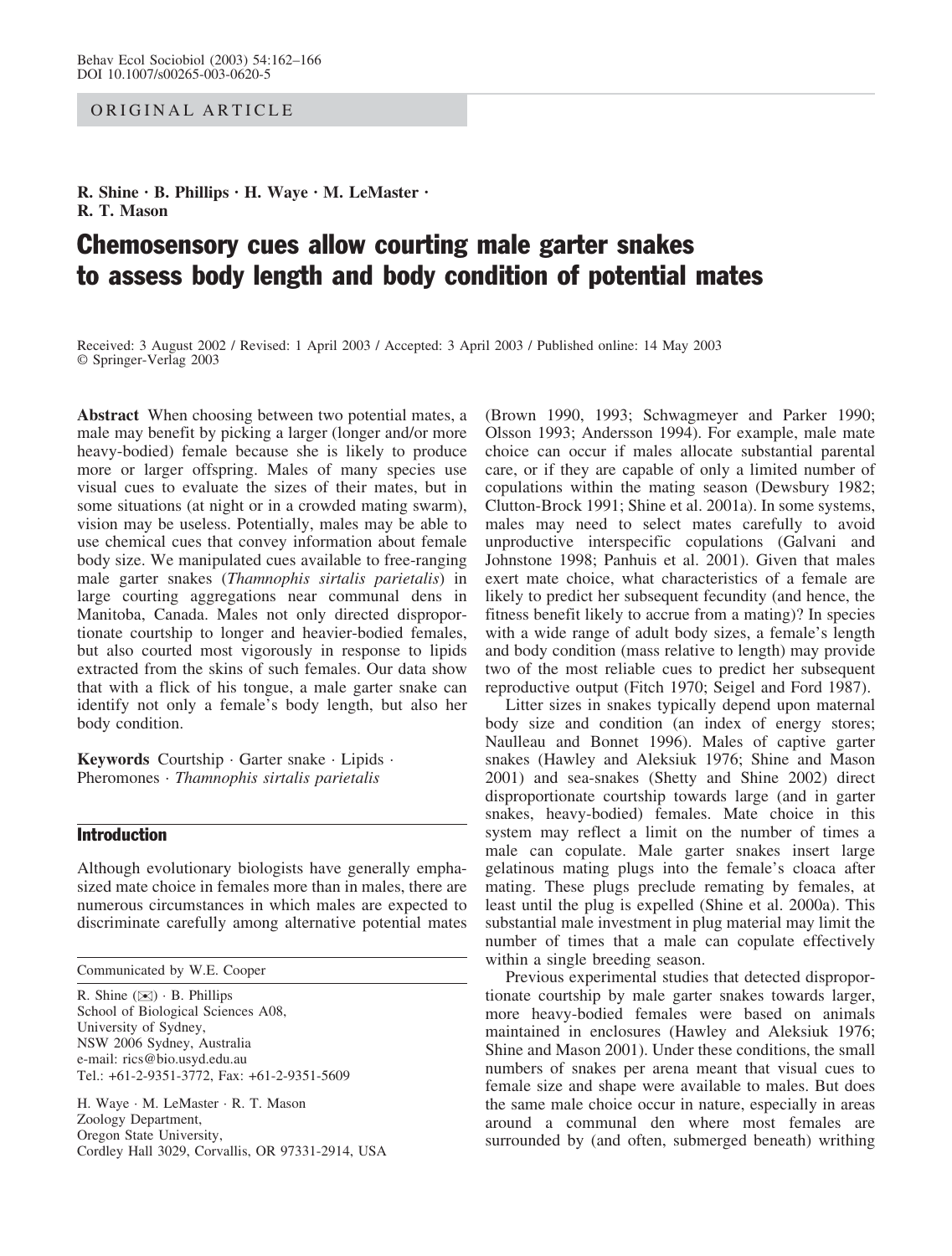balls of males (Gregory 1974)? If male garter snakes do exert mate choice in such situations, as is suggested by the composition of courting groups in the field (Shine et al. 2001b), how can they identify larger or more heavybodied females in the midst of "mating balls"?

Chemical cues offer a potential source of such information. Snakes use their vomeronasal systems to obtain many kinds of information about their environment, protruding the tongue-tips to collect molecules that are then analyzed in vomeronasal organs in the roof of the mouth (Halpern and Kubie 1984). Using this ability, male garter snakes (Thamnophis sirtalis parietalis) can identify the sex of another snake (Mason 1993), and whether or not a female has recently mated (Devine 1977; Shine et al. 2000a). We hypothesized that male garter snakes might also be able to assess a female's body size and body condition based on pheromonal cues. We conducted simple field experiments to test this idea.

# Methods

Red-sided garter snakes are small nonvenomous colubrid snakes that occur widely through North America (Rossman et al. 1996). In the Interlake region of south-central Manitoba, this species overwinters in large communal hibernacula (Gregory 1974, 1977; Gregory and Stewart 1975). Many thousands of snakes emerge from underground within a period of a few weeks in spring, and vigorous courtship and mating occur in the vicinity of these dens. Males remain near the den's entrance for about 2 weeks after emerging, whereas females disperse to their summer feeding ranges within a day or two of emergence (Shine et al. 2001a). This sex difference in residency generates a hugely biased sex ratio, such that any emerging female is immediately surrounded by many (sometimes, hundreds) of male suitors (Mason 1993; Shine et al. 2001b). Courting male garter snakes virtually ignore human observers, facilitating behavioral trials on free-ranging snakes.

We examined the ability of male garter snakes to discern the body size and shape of females at a large communal den near Inwood, Manitoba (see Shine et al. 2001a for locality information). To evaluate mate choice, we conducted a series of trials on the responses by free-ranging male snakes to visual and chemical cues of female conspecifics. This work took advantage of the males' tolerance to observers, allowing us to sit on the ground close to the center of the den and present alternative stimuli by laying them out on the ground in a cleared area. The trials were conducted in clear weather between 1000 and 1500 hours in early May, a time of high activity at the den. We generated the cleared area by gently displacing existing courting groups. The large numbers of males, and their frequent movements around the den, meant that such an open area was soon filled with more snakes, and thus any stimulus that we laid out was soon encountered by many mate-searching males. In each case the stimuli were held immobile, and the investigator (R.S.) sat still beside the testing area to collect data.

We used two types of stimuli to assess male courtship responses: (1) live female target snakes were held by the tail, and (2) paper towels soaked in hexane solutions (with and without lipids added; see Body size). Towels were fastened to wire frames (20 cm long, 5 cm wide) by folding the paper towel around a wire coat hanger that had been fashioned into a rectangular shape and taping the towel back onto itself on the underside of the wire frame (i.e., such that the tape was not exposed to the test snakes). The frame was then placed on the ground. We scored the responses of large adult males (>50 cm SVL) that approached the stimulus closely enough that their heads were directly above it and hence, each test male was in a position such that it could have tongueflicked the stimulus. Because a male garter snake's courtship responses depend on his body size (Shine et al. 2001b), we restricted attention to large males only. Their responses were scored on a four-point scale (0=no interest; 1=tongue-flick; 2=press chin against the female or paper towel; 3=align body with the female or paper towel). Chin-pressing and alignment are seen only in courting males (Whittier et al. 1985). Each male's response was scored as a separate data point; given the >20,000 animals present at the Inwood den, it is unlikely that we inadvertently scored any given male more than once. If the number of males arriving at the stimulus was so high that we could no longer clearly see responses by individual animals, we gently displaced excess animals to ensure a clear view.

## Body size

To examine whether a female's body size affected her attractiveness, we tested responses of 22 large males to small (45–<55 cm SVL) females and a further 22 large males to large (>55–65 cm SVL) females. We used four females within each of these size classes as target snakes. To determine whether chemical cues played a role in any such discrimination, we soaked eight dead females (four large, four small) for 12 h in hexane to extract their skin lipids (Shine et al. 2000b). All eight of these females were found dying after being attacked by crows; they were humanely euthanized before the soaking procedure. Larger females have a greater absolute quantity of skin lipids as well as qualitatively different skin lipids (Shine et al. 2000b; LeMaster and Mason 2003); either of these attributes might offer cues to size. Therefore to distinguish between these possibilities, we painted either small or large quantities of lipids onto the paper towels, using one and five lengthwise brushstrokes per paper towel, respectively. These numbers of brushstrokes were chosen to generate a substantial difference in pheromone concentration on the paper towels. Each brushstroke covered the entire upper surface of the towel. This procedure produced three replicates of each of four types of stimuli (either small or large quantities of lipids from either small or large female garter snakes). These towels (in their wire frames) were placed on the ground as previously described. We scored responses of the first 15 large males to encounter each type of stimulus (i.e., 15 males responding to each of 4 stimulus types equals 60 males tested in total). The order of data collection was randomized among treatments.

#### Body condition

To determine if males could detect a female's body condition, we tested the attractiveness of 30 females within a small range of body lengths (55–60 cm SVL) but a wide range in mass (47.2–92.8 g) and thus, body condition. These females comprised the 15 fattest and 15 thinnest animals (based on residual scores from a general linear regression of ln mass to ln SVL) from a sample of 89 females within this SVL range that we collected at the den. Subsequent dissection of 16 of these animals confirmed that the fatter snakes had larger energy stores (for fat-body mass, means=4.7 vs 1.7 g,  $F_{1,14}=17.81$ ,  $P<0.001$ ; for liver mass, means=3.4 vs 2.2 g,  $F_{1,14}=24.52, P<0.001)$  and hence, were more likely to reproduce and to produce larger litters when they did so (Naulleau and Bonnet 1996; Bonnet et al. 2001). First, we tested courtship responses of six large male garter snakes to each of these animals (total sample, 6×30=180 males), using the method previously outlined. Then, we selected four "fat" and four "thin" females, wiped hexane-soaked paper towels along their dorsal surfaces, and presented these paper towels (on wire frames) to male snakes in the den. We scored responses by five large males to each of these stimuli, yielding responses by 20 males to lipids from fat females and by an additional 20 males to lipids from thin females. Again, order of testing was randomized. Because our courtship scores provide ordinal data only, we used non-parametric ranking tests to analyze these data.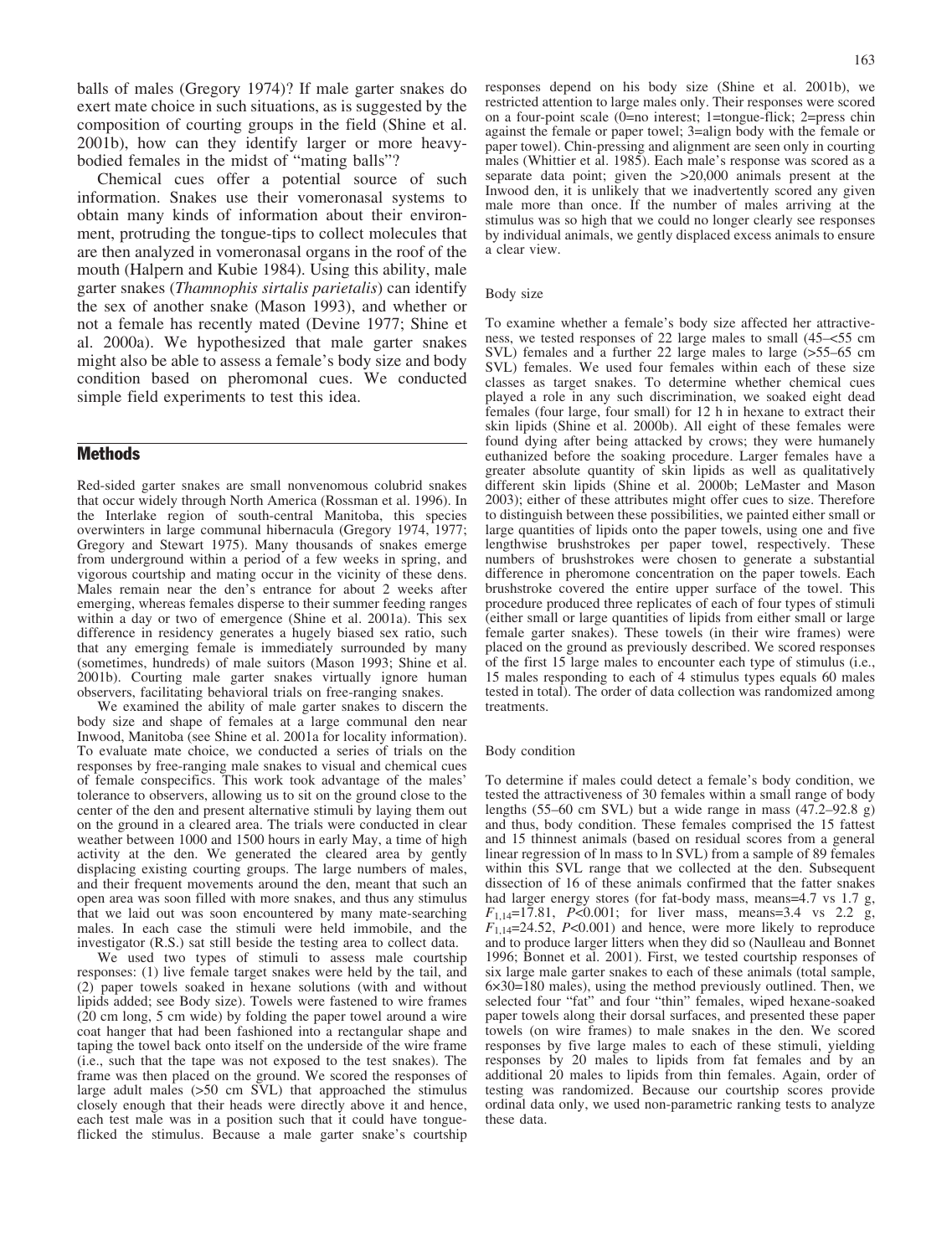

Fig. 1 Courtship intensity of male red-sided garter snakes to females of various body sizes (upper graph) and body condition scores (lower graph). We rated male courtship intensity on a fourpoint scale (see text) in response to each class of female (left-hand side) and to hexane-soaked paper towels containing skin lipids from each type of female (*right-hand side*). For the comparison of lipids from large versus small females, data are based on trials using one brushstroke of hexane solution only. Histograms show mean values, and error bars show 1 SE on either side of the mean. Sample sizes (numbers of males tested) were as follows: for large versus small females,  $n=22$  males to each size class; for lipids from large versus small females,  $n=15$  males to each size class; for fat versus thin females,  $n=6$  males to each of 30 females; for lipids from fat versus thin females,  $n=20$  males to each type

# **Results**

#### Body size

Despite the scarcity of visual cues (often, only a small proportion of the target female was visible), male snakes directed more intense courtship to large rather than small females (Mann-Whitney  $U=127.5$ ,  $n=22$  large, 22 small females, P<0.006). Importantly, the males also exhibited more intense courtship to paper towels containing lipids from large rather than small females (comparing responses to large vs small females: 1 brushstroke on a paper towel, Mann-Whitney  $U=61.5$ ,  $n=15$  large, 15 small, *P*<0.035; 5 brushstrokes,  $U=$  65.0, *P*<0.035: see Fig. 1). The quantity of concentrate painted onto the paper towels

(either one or five brushstrokes) did not affect the intensity of courtship (comparing 1 vs 5 strokes: lipids from large females,  $U=101.5$ ,  $n=15$ , 15,  $P=0.65$ ; lipids from small females,  $U=102.5$ ,  $n=15$ , 15,  $P=0.62$ ). Thus, male garter snakes responded to the type of lipid, not its quantity (at least over the range used in this experiment).

## Body condition

When tested at the den, the fatter snakes attracted more intense courtship. Linear regression showed that female body condition (residual score from the general linear regression of ln mass vs ln SVL) was related to the number of large male snakes (out of 6 tested per female) that tongue-flicked the stimulus ( $n=30$  females,  $r=0.37$ ,  $P=0.045$ ) or chin-rubbed the stimulus ( $n=30$ ,  $r=0.37$ ,  $P=0.045$ ). Lipids from more heavy-bodied females also stimulated more intense courtship by males. Hexanesoaked paper towels rubbed against fat females attracted more courtship than did towels rubbed against thin females ( $U=159.5$ ,  $n=22$  fat, 22 thin,  $P<0.04$ ; Fig. 1).

# **Discussion**

Our trials show that free-ranging male garter snakes at a communal den can assess both the body size and the body condition of females (or some traits correlated with these variables), and thus devote disproportionate courtship to larger, heavier-bodied females. The response to paper towels containing female lipids shows that visual cues are not necessary for this discrimination: male garter snakes are capable of assessing a female's body size and condition from chemical cues alone.

Remarkably, male snakes typically required only one or two tongue-flicks before initiating vigorous courtship (chin-pressing) to the paper towels. It was our strong impression (although unquantified) that many males performed only a single tongue-flick before chin-pressing the stimulus. Thus, the chemoreceptive system of these animals provides rapid and sophisticated information about attributes of potential partners likely to predict reproductive output. With only a few tongue-flicks, a male garter snake is able to determine not only the sex of another animal (Mason 1993) and its recent mating history (Devine 1977; Shine et al. 2000a), but also its body size and body shape. Such sensitivity has presumably been a strong target of sexual selection, in that males with better chemosensory discrimination are likely to benefit by selecting the best mates (Andersson 1994).

Although rapid discrimination among potential mates that differ in probable fecundity is likely to be favored under many circumstances, exact details of the mating system will influence the degree to which such an ability enhances male reproductive success. Several aspects of the mating system of red-sided garter snakes may provide a particularly high fitness benefit to mate evaluation by males: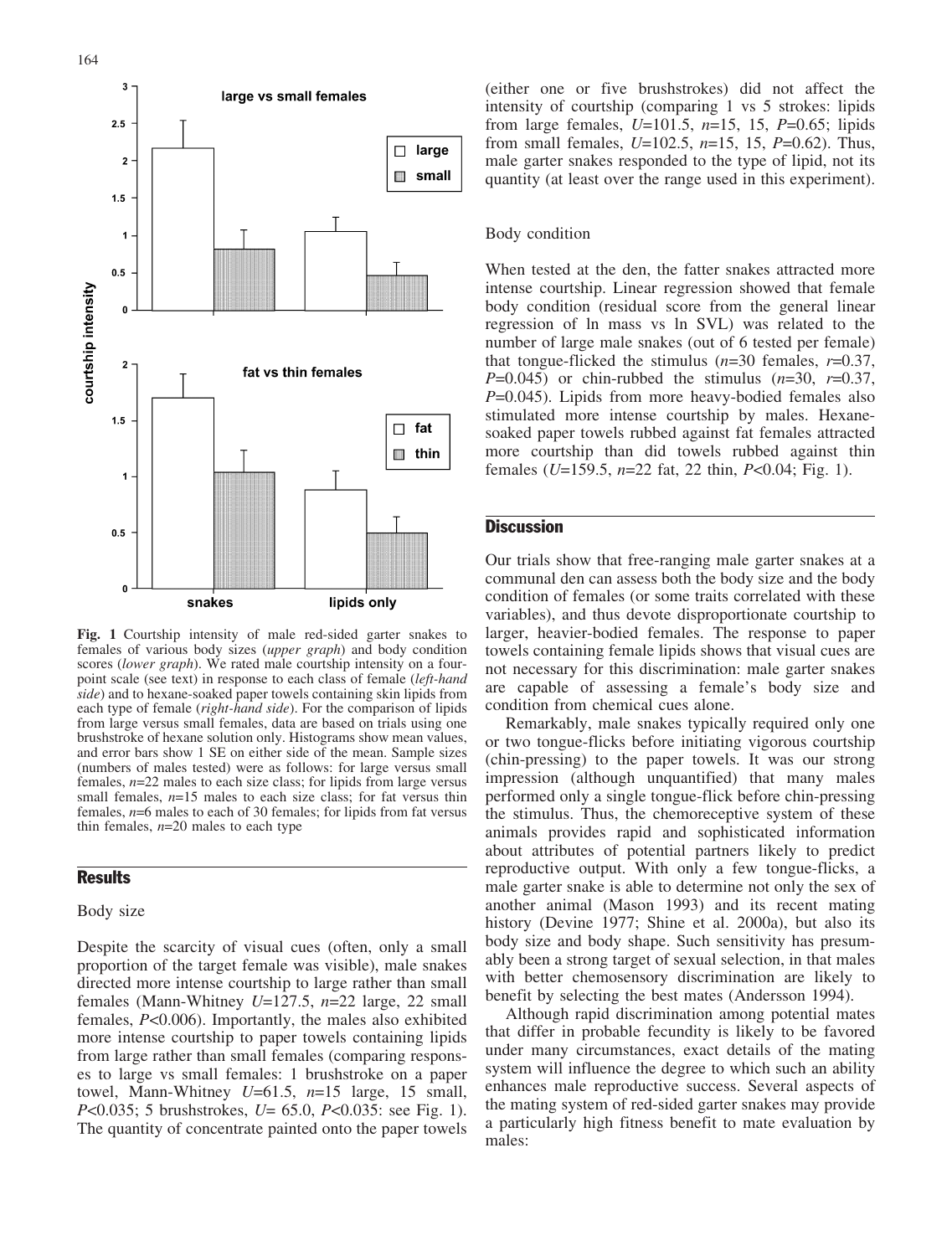- 1. These animals court and mate in very large aggregations, such that a mate-searching male has potential access to many females and hence, the time required to find another potential mate is trivial compared to the time required for courtship prior to obtaining a copulation. Discriminating among alternative potential mates would be less important in males of species that must search for widely-dispersed females, especially where aspects of the habitat or the animal's sensory systems render mate location more difficult. In such a species, the time required for courtship may be trivial relative to that required to locate a female and hence, selection should favor active courting of any reproductive female that is encountered regardless of her probable fecundity. Prolonged mate-searching polygyny is widespread in snakes (e.g., rattlesnakes: Duvall et al. 1985, 1993) and should provide little fitness benefit to male ability to discriminate among alternative mates unless the male can detect fitness-relevant attributes of the female through substrate-deposited pheromonal trails rather than requiring direct physical contact. If males can recognize larger, more heavybodied females through pheromone trails, a discriminating male could benefit by trail-following the better female. In garter snakes, the female skin lipids that stimulate trail-following by males are the same as those that stimulate courtship (LeMaster et al. 2001), so this scenario warrants further testing.
- 2. Red-sided garter snakes mate in such large aggregations that visual cues to a female's size may often be hidden beneath dozens of rival males. Thus, chemical assessment of mate quality may be particularly significant in this system.
- 3. Male garter snakes produce large mating plugs and hence, may be able to perform only a limited number of effective copulations per season. Selection against courting smaller, thinner females will be less intense if such matings do not reduce the male's ability to later copulate with a larger female.

Because such aspects of the mating system will influence the fitness benefits of mate discrimination by males, it would be instructive to examine other species, or lowerdensity populations of red-sided garter snakes, to see whether this ability to evaluate female size from chemical cues is widespread in other snakes also.

Pheromonal cues are important in mate selection in many kinds of organisms (Tirindelli et al. 1998; Sandler et al. 2000), but most studies on this topic have emphasized the potential role of pheromonal cues in enabling mate-searching males to discriminate between suitable and unsuitable mates. That is, males have been tacitly assumed to interpret the pheromone as a dichotomous variable—for example, to determine whether the individual being tested is either a male or a female, or either a conspecific or a heterospecific (reviewed by Andersson 1994). Our data on garter snakes suggest that the information content of pheromonal cues is actually much greater than this simple "yes or no" scenario. We

suspect that chemosensory discrimination among alternative mates will prove to be phylogenetically widespread, and that males of many taxa can derive complex information about potential mates based solely on pheromonal cues.

Acknowledgements We thank D. Roberts, A. Johnson, G. Johnson, and R. Nesbitt for help and encouragement. Financial support was provided by the Australian Research Council, the National Science Foundation, and the Whitehall Foundation (W95–04). Research was conducted under the authority of Oregon State University Institutional Animal Care and Use Committee Protocol No. LAR-1848B. All research was conducted in accord with the U.S. Public Health Service Policy on Humane Care and Use of Laboratory Animals and the National Institutes of Health Guide to the Care and Use of Laboratory Animals, and conforms to all current Canadian laws.

#### References

- Andersson M (1994) Sexual selection. Princeton University Press, Princeton, New Jersey
- Bonnet X, Naulleau G, Shine R, Lourdais O (2001) Short-term versus long-term effects of food intake on reproductive output in a viviparous snake Vipera aspis. Oikos 92:297–308
- Brown WD (1990) Size-assortative mating in the blister beetle Lytta magister (Coleoptera:Meloidae) is due to male and female preference for larger mates. Anim Behav 40:901–909
- Brown WD (1993) The causes of size-assortative mating in the leaf beetle Trirhabda canadensis (Coleoptera: Chrysomelidae). Behav Ecol Sociobiol 33:151–157
- Clutton-Brock TH (1991) The evolution of parental care. Princeton University Press, Princeton, New Jersey
- Devine MC (1977) Copulatory plugs, restricted mating opportunities and reproductive competition among male garter snakes. Nature 267:345–346
- Dewsbury DA (1982) Ejaculate cost and male choice. Am Nat 119:601–610
- Duvall D, King MB, Gutzweiler KJ (1985) Behavioral ecology and ethology of the prairie rattlesnake. Natl Geogr Res 1:80–111
- Duvall D, Schuett GW, Arnold SJ (1993) Ecology and evolution of snake mating systems. In: Seigel RA, Collins JT (eds) Snakes: ecology and behavior. McGraw-Hill, New York, pp 165–200
- Fitch HS (1970) Reproductive cycles in lizards and snakes. Univ Kansas Mus Nat Hist Misc Publ 52:1–247
- Galvani A, Johnstone R (1998) Sperm allocation in an uncertain world. Behav Ecol Sociobiol 44:161–168
- Gregory PT (1974) Patterns of spring emergence of the red-sided garter snake (Thamnophis sirtalis parietalis) in the Interlake region of Manitoba. Can J Zool 52:1063–1069
- Gregory PT (1977) Life-history parameters of the red-sided garter snake (Thamnophis sirtalis parietalis) in an extreme environment, the Interlake region of Manitoba. Nat Mus Can Publ Zool 13:1–44
- Gregory PT, Stewart KW (1975) Long-distance dispersal and feeding strategy of the red-sided garter snake (Thamnophis sirtalis parietalis) in the Interlake of Manitoba. Can J Zool 53:238–245
- Halpern M, Kubie JL (1984) The role of the ophidian vomeronasal system in species-typical behavior. Trends Neurosci 7:472–477
- Hawley AWL, Aleksiuk M (1976) Sexual receptivity in the female red-sided garter snake (Thamnophis sirtalis parietalis). Copeia 1976:401–404
- LeMaster MP, Mason RT (2003) Evidence for a sex pheromone mediating mate choice in the red-sided garter snake, Thamnophis sirtalis parietalis. J Chem Ecol (in press)
- LeMaster MP, Moore IT, Mason RT (2001) Conspecific trailing behavior of red-sided garter snakes, Thamnophis sirtalis parietalis, in the natural environment. Anim Behav 61:827–833